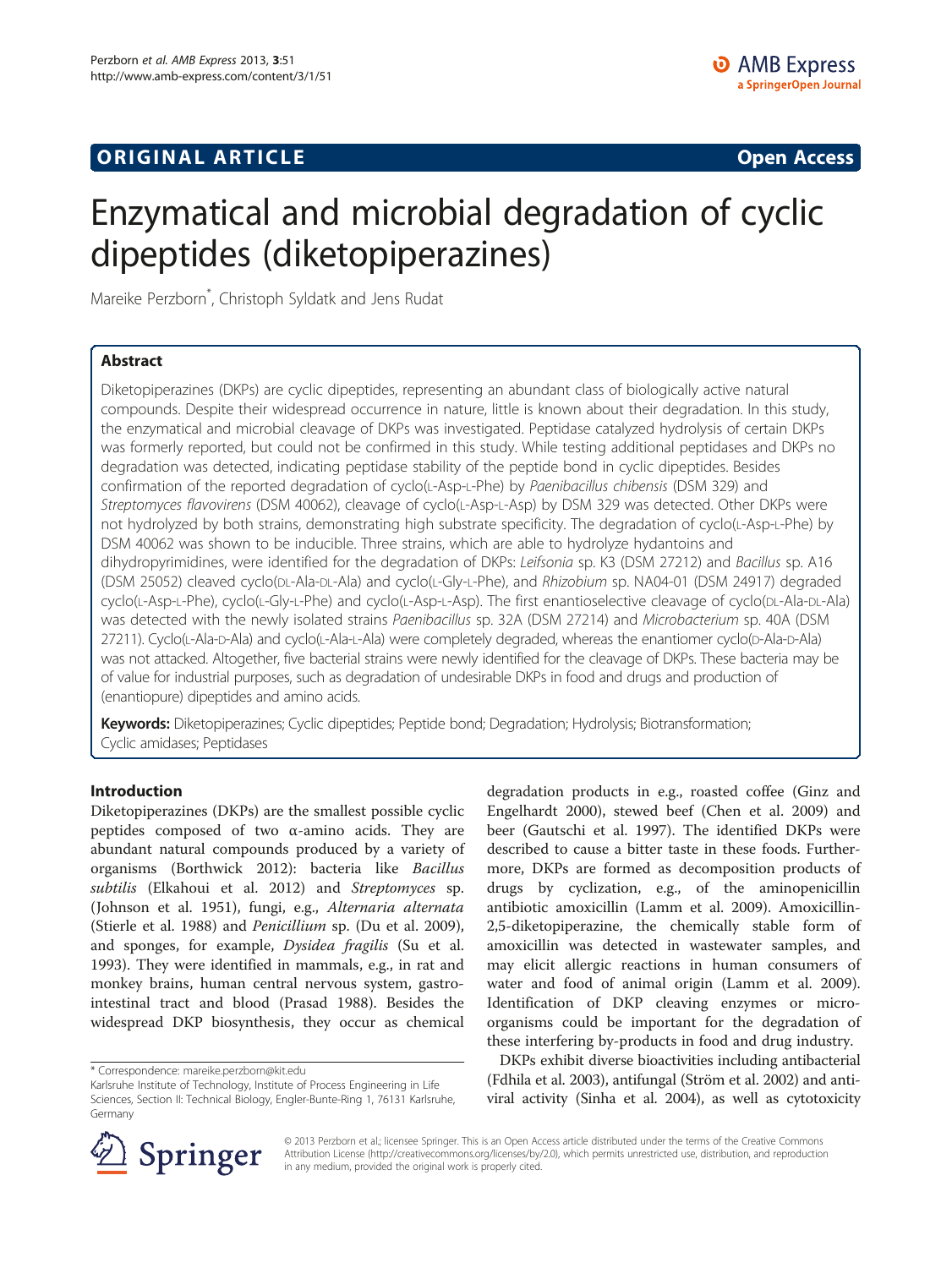(McCleland et al. [2004\)](#page-10-0) and phytotoxicity (Stierle et al. [1988\)](#page-11-0). Moreover, DKPs were shown to act as quorum sensing molecules (Ryan and Dow [2008\)](#page-11-0). Cyclo(L-Pro-L-Tyr), used in this study, was identified in culture supernatant of e.g., Pseudomonas aeruginosa, and was shown to activate an N-acylhomoserine lactone biosensor (Holden et al. [1999](#page-10-0)).

Little is known about the biodegradation of these molecules. There are only few studies describing the enzymatical or microbial hydrolysis of DKPs.

Some peptidases (also termed proteases, EC 3.4.X.X) are reported to cleave the peptide bonds in DKPs. However, some of the results are inconsistent and to the best of our knowledge the last report about this topic was published in 1940.

The first cleavage of a peptide bond in DKPs was reported for cyclo(Asp-Asp), cyclo(Gly-Asp) and cyclo (Gly-Glu) by trypsin (Matsui [1933](#page-10-0)). However, hydrolysis of cyclo(Gly-Asp) and cyclo(Gly-Glu) by trypsin was disproved afterwards (Akabori and Takase [1936\)](#page-10-0). Cleavage of cyclo(Asp-Asp) and cyclo(Gly-Glu) by papain was demonstrated by Shibata and Tazawa ([1936\)](#page-11-0), but the last could not be confirmed by Akabori and Takase ([1936](#page-10-0)) and Itibakase ([1940\)](#page-10-0). Overall, cleavage of the peptide bond in DKPs by peptidases is poorly studied.

Besides the enzymatical cleavage of DKPs, the microbial hydrolysis is reported for the following bacteria. Bacillus sp. No. 106 degraded cyclo(Gly-Gly) (Muro et al. [1985](#page-10-0)). Arthrobacter sp. 1-3-1 and a coryneform rod bacterium T-1-3-Y hydrolyzed different tyrosine- and glycine-containing DKPs (Kanzaki et al. [1997](#page-10-0)). Agrobacterium radiobacter NM 5-3 cleaved glycinecontaining DKPs (Kanzaki et al. [2000](#page-10-0)). The biodegradation of cyclo(Gly-Leu) was reported to proceed in two steps with two distinct enzymes. A cyclo(Gly-Leu) hydrolase is responsible for the DKP hydrolysis, and a dipeptidase cleaves the formed dipeptides to the corresponding amino acids (Kanzaki et al. [2000](#page-10-0)). It is not clear which enzymes are responsible for the catalysis of the first reaction step.

To the best of our knowledge, none of the named strains is deposited in an international strain collection.

Two applications for DKP hydrolysis concerning the sweetener aspartame (N-(L-α-aspartyl-L-phenylalanine methyl ester) are described. First, under alkaline conditions cyclo(L-Asp-L-Phe) is formed as cyclization product of aspartame and has a bitter taste in contrast to the sweet taste of aspartame. Bacillus circulans was identified for the hydrolysis of cyclo(L-Asp-L-Phe) and can be used for degradation of this interfering by-product (Pantaleone et al. [1998\)](#page-10-0). Second, for establishing a novel process for the synthesis of aspartame, Yokozeki et al. ([1990](#page-11-0)) screened for microorganisms hydrolyzing cyclo (L-Asp-L-Phe) to the corresponding linear dipeptide L-

Asp-L-Phe, which can be converted to aspartame by methyl esterification. Two of the isolated strains, Bacillus circulans ATCC 9966 (equates Paenibacillus chibensis DSM 329) and Streptomyces flavovirens IFO 3197 (DSM 40062), were used in our study to investigate DKP hydrolysis.

The hydantoinase process is used for the production of enantiopure α-amino acids in industrial scale (Altenbuchner et al. [2001](#page-10-0)). At first, hydantoins are hydrolyzed to the corresponding N-carbamoyl-α-amino acids by hydantoinases (Figure [1](#page-2-0)A). The applicability of this process for the hydrolysis of dihydropyrimidines to the corresponding N-carbamoyl-β-amino acid (Figure [1B](#page-2-0)) for the production of β-amino acids was tested by Engel et al. ([2012\)](#page-10-0). It was shown that the same cyclic amidases are able to cleave hydantoins (Dürr et al. [2008\)](#page-10-0) and dihydropyrimidines (Engel et al. [2012](#page-10-0)). Moreover, various bacterial strains were identified for the simultaneous hydrolysis of hydantoins and dihydropyrimidines (Dürr et al. [2006\)](#page-10-0). Due to the structural similarity between hydantoins, dihydropyrimidines and DKPs, strains with cyclic amidase activity of the in-house strain collection were tested for DKP hydrolysis. This reaction would lead to the corresponding linear dipeptide, which can be cleaved by dipeptidases to α-amino acids (Figure [1C](#page-2-0)).

We investigated the enzymatical and microbial degradation of DKPs composed of proteinogenic and nonproteinogenic amino acids by four different approaches: (1) cleavage of the peptide bond in DKPs by peptidases, (2) substrate specificity and enzyme induction with Paenibacillus chibensis (DSM 329) and Streptomyces flavovirens (DSM 40062), which are described for the hydrolysis of cyclo(L-Asp-L-Phe), (3) degradation of DKPs with strains known for the hydrolysis of other cyclic amides (hydantoins and dihydropyrimidines), and (4) identification of novel isolates with enantioselective activity towards one racemic DKP.

## Materials and methods

## Chemicals and reagents

DKPs cyclo(L-Ala-L-Ala), cyclo(L-Pro-L-Tyr), cyclo(L-Asp-L-Asp) and cyclo(Gly-L-Phe) were purchased from Bachem Holding (Bubendorf, Switzerland), cyclo(DL-Ala-DL-Ala) and cyclo(L-Asp-L-Phe) were obtained from Sigma-Aldrich (St. Louis, USA), cyclo(Gly-Gly) was received from TCI Europe N.V. (Zwyndrecht, Belgium) and cyclo(L-Arg-L-Arg) acetate salt, cyclo(L-Lys-L-Lys) acetate salt, (S)-3-benzyl-1,4-dimethyl-2,5-diketopiperazine, 3 benzyl-3-methyl-2,5-diketopiperazine and 1,3-dimethyl-2,5-diketopiperazine were provided by Taros Chemicals Corporation (Dortmund, Germany). Dihydrouracil, NaCl and  $MgSO_4 \times 7 H_2O$  were purchased from Sigma-Aldrich (St. Louis, USA). Methanol ROTISOLV® HPLC Gradient Grade (MeOH), peptone from casein,  $K_2HPO_4$ ,  $KH_2PO_4$ ,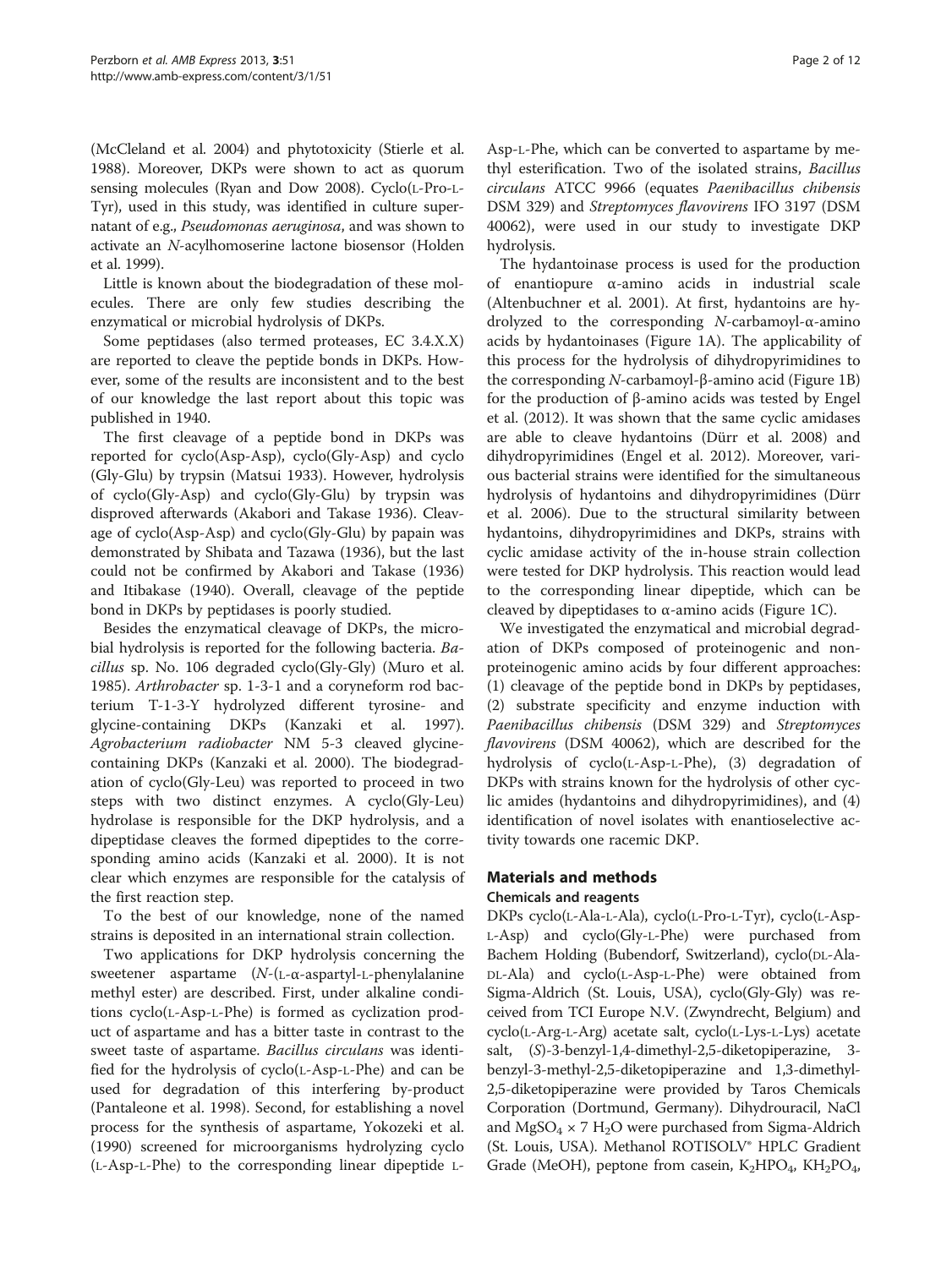<span id="page-2-0"></span>

 $Na<sub>2</sub>HPO<sub>4</sub> × 2 H<sub>2</sub>O$ ,  $NaH<sub>2</sub>PO<sub>4</sub> × 2 H<sub>2</sub>O$ , sodium acetate trihydrate, TRIS, EDTA, 99% acetic acid, NaOH, ampicillin sodium salt, L-rhamnose monohydrate, agarose NEEO Ultra and ethidium bromide were supplied by Carl Roth Corporation (Karlsruhe, Germany). Tryptone and yeast extract were obtained from Becton, Dickinson and Company (Franklin Lakes, USA).

#### Peptidases

Trypsin (5,000 USP-U/mg), pepsin (≥0.5 E/mg), papain  $(>30,000$  USP-U/mg) and chymotrypsin  $(>1,000$  USP-E/mg) were received from Carl Roth Corporation (Karlsruhe, Germany). Ficin FSM 200 and bromelain Br 400 were purchased from Enzybel International SA (Villers-le-Bouillet, Belgium). Alcalase (subtilisin), savinase (subtilisin), everlase (subtilisin), Esperase (subtilisin), Protex 6L, Protex 30L, Protex 40L, Protex 51 FP and Protex 89L were obtained as immobilized enzymes as part of the Immozyme™ protease Kit (Chiral Vision, Leiden, Netherlands).

#### Bacterial strains

Paenibacillus chibensis (DSM 329) and Streptomyces flavovirens (DSM 40062) were purchased from German Collection of Microorganisms and Cell Cultures (DSMZ, Braunschweig, Germany).

The following 34 strains hydrolyzing cyclic amides (hydantoins and dihydropyrimidines) of the in-house strain collection were tested for DKP hydrolysis: Rhizobium sp. NA04-01 (DSM 24917) isolated and investigated by Engel et al. [\(2012](#page-10-0)); Leifsonia sp. K3 (DSM 27212), Burkholderia sp. M3, Flavobacterium sp. F8, Streptomyces sp. I20, 4 Bacillus species (A16 (DSM 25052), F18, G18, H20), 3 Pseudomonas species (G7, M18, L9), 4 Ochrobactrum species (C15, D24, F21 (DSM 25042), I21) and 2 Arthrobacter species (E7 (DSM 24883), K20) isolated by Dürr et al. ([2006\)](#page-10-0); 5 unclassified strains (725, 157, 158, 222, 225), 2 Aminobacter species (728 (DSM 24754), 735 (DSM 24755)) and Mesorhizobium sp. (731) isolated from marine sediments and kindly provided by Dr. A. Puñal (Engel et al. [2012\)](#page-10-0); 2 Arthrobacter polychromogenes (DSM 20136, DSM 342), Arthrobacter aurescens (DSM 20116), Arthrobacter nicotinovorans (DSM 420), Arthrobacter citreus (DSM 20133) and Arthrobacter sulfureus (DSM 20167) provided by DSMZ (Braunschweig, Germany) and two strains with recombinant D-hydantoinases (Escherichia coli (E. coli) K12 JM109 with pJOE5702.1 and with pJOE5704.1) constructed by Dürr et al. [\(2008\)](#page-10-0). The wild type strain E. coli K12 JM109 (New England Biolabs, Ipswich, USA) was used as reference strain.

Paenibacillus sp. 32A (DSM 27214) and Microbacterium sp. 40A (DSM 27211) were isolated from biotransformation experiments with 5 mM cyclo(DL-Ala-DL-Ala) and crude extract of DSM 329 and DSM 40062 in 50 mM sodium phosphate buffer (pH 7.5). After shaking at 30°C and 1,400 rpm for 9 d spontaneous activity was detected in these samples. Thus, samples were plated out on LB agar plates and incubated at 30°C for 6 d. Two colonies were isolated and the novel isolates were classified and tested for enantioselective hydrolysis of cyclo(DL-Ala-DL-Ala).

#### 16S rRNA gene sequencing and strain classification

The genomic DNA of bacterial isolates was isolated from overnight cultures with the FastDNA® Spin Kit for Soil (MP Biomedicals, Santa Ana, USA) according to the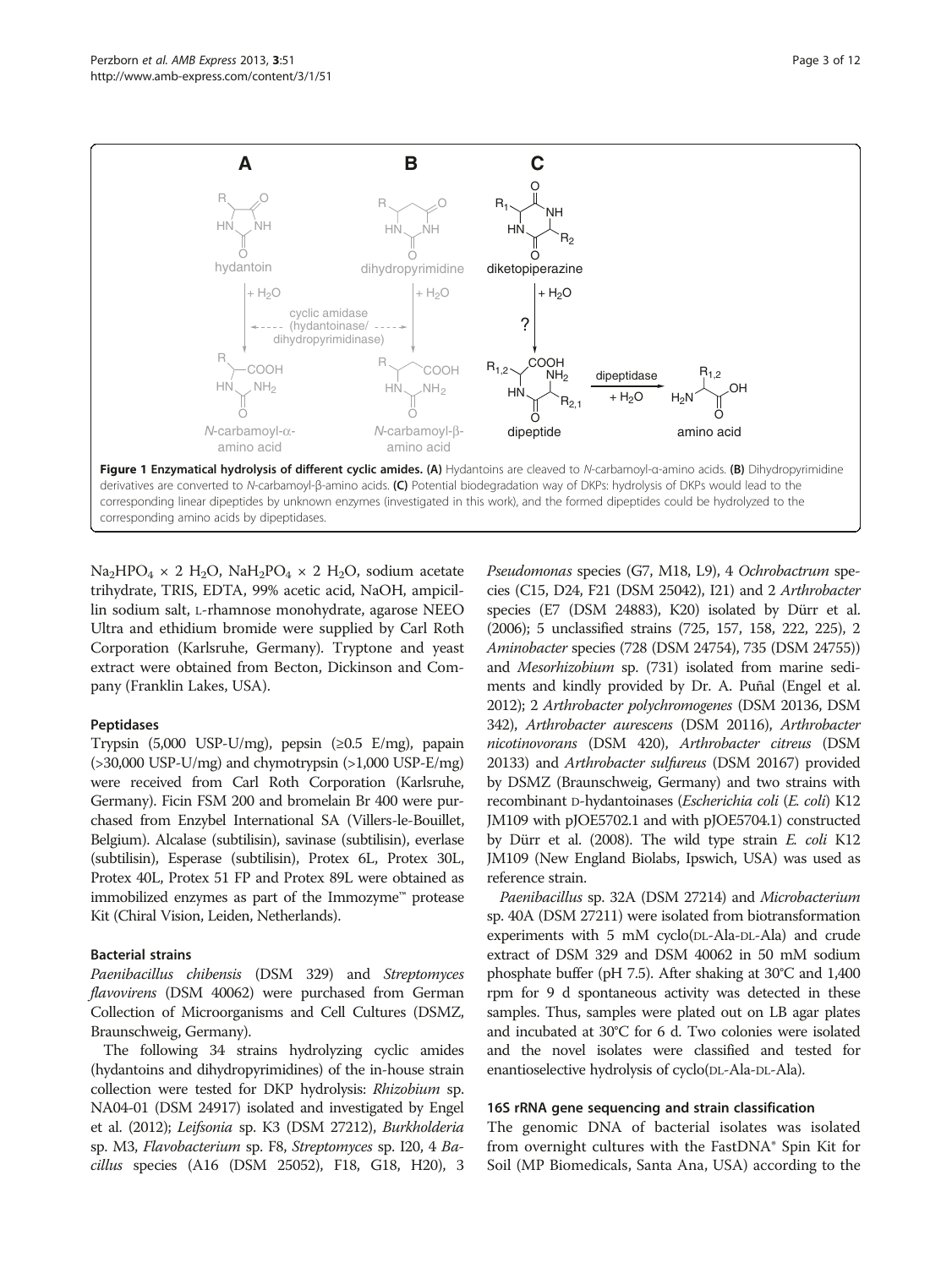manufacturer's instructions. The polymerase chain reaction (PCR) to amplify the 16S rRNA gene was performed with genomic DNA, the universal bacterial primer set 27f (5'-AGAGTTTGATC(AC)TGGCTCAG-3') and 1385r (5'-CGGTGTGT(AG)CAAGGCCC-3') (Lane [1991](#page-10-0)), DNA-free water (Molzym, Bremen, Germany), dNTP Mix (GE Healthcare, Chalfont St. Giles, UK), PCR buffer and HotStarTaq DNA Polymerase (Qiagen, Hilden, Germany) following the manufacturer's instructions. A mastercycler gradient (Eppendorf, Hamburg, Germany) was used and the conditions were as follows: initial denaturation (15 min, 95°C), followed by 30 cycles of denaturation (1 min, 94°C), annealing (1 min, 55°C), elongation (1.5 min, 72°C), and one final elongation step (10 min, 72°C). Quality and quantity of PCR products were controlled by agarose gel electrophoresis using 1% agarose in TAE buffer. Gels were stained with ethidium bromide and analyzed under UV light.

The PCR products were sequenced by GATC Biotech corporation (Konstanz, Germany) and identified by comparison with the GenBank® database (settings: nucleotide collection (nr/nt), exclude uncultured/environmental sample sequences, default megablast algorithm parameters).

## Cultivation

A bacterial colony was inoculated in 5 ml medium and strains were grown overnight at 30°C and shaking at 140 rpm. These precultures were used to inoculate fresh medium (10-100 ml) resulting in a starting  $OD_{600nm}$  of 0.05 (except for Streptomyces flavovirens (DSM 40062), for which  $OD_{600nm}$  cannot be determined, because this bacteria grows as a complex mycelium). Strains were cultivated at 30°C and 120 rpm for 24 h, and  $OD_{600nm}$ was measured with a spectrophotometer (Ultrospec 1100 pro UV/VIS, GE Healthcare, Chalfont St. Giles, UK).

Paenibacillus chibensis (DSM 329) and Streptomyces flavovirens (DSM 40062) were cultivated in modified complex medium (10.0 g/L peptone, 10.0 g/L yeast extract, 3.0 g/L  $K_2HPO_4$ , 1.0 g/L  $KH_2PO_4$ , 0.5 g/L  $MgSO_4 \times 7$  H<sub>2</sub>O, adjusted to pH 7.2) (Yokozeki et al. [1990](#page-11-0)). To investigate the induction of enzyme activity, DSM 329 and DSM 40062 were cultivated in this complex medium supplemented with DKPs (1.25 g/L cyclo (Gly-Gly), 1.25 g/L, cyclo(DL-Ala-DL-Ala), 1.25 g/L cyclo (L-Asp-L-Phe)) and without DKPs. Afterwards, hydrolysis of 10 mM cyclo(L-Asp-L-Phe) was determined with resting cells. In addition, DSM 40062 was cultivated in medium supplemented with 0, 0.25, 0.5 and 1 mg/ml cyclo(L-Asp-L-Phe), and the influence of the DKP concentration on enzyme induction was tested with crude extract. Based on the results, DSM 40062 was cultivated

with 1 mM cyclo(L-Asp-L-Phe) added to the medium for further experiments.

Strains of the in-house strain collection, exhibiting cyclic amidase activity, were cultivated in LB medium modified according to Bertani [\(1951\)](#page-10-0) (10.0 g/L tryptone, 5.0 g/L yeast extract, 10.0 g/L NaCl, adjusted to pH 7.0). For cultivation of the two recombinant E. coli strains 0.1 g/L ampicillin was added to the medium. After reaching an  $OD_{600nm}$  of approximately 0.5, expression of recombinant D-hydantoinases was induced with 0.2% rhamnose.

The two novel isolates Paenibacillus sp. 32A (DSM 27214) and Microbacterium sp. 40A (DSM 27211) were cultivated in LB medium supplemented with 5 mM cyclo(DL-Ala-DL-Ala).

#### Preparation of biocatalysts

For biotransformation experiments enzymes, resting cells or crude extract were used as biocatalyst.

Peptidases were mixed with 50 mM sodium phosphate buffer (pH 7.5), except for pepsin which was dissolved in 50 mM sodium acetate buffer (pH 3.1).

For preparation of resting cells and crude extract the cultivated cells were harvested by centrifugation (4,816 × g, 30 min, 4°C). The supernatant was discarded and the cells were washed three times with 50 mM sodium phosphate buffer (pH 7.5) followed by centrifugation. Resting cells were obtained by resuspension of the cell pellet in the same buffer. The bacterial cell dry mass was determined in triplicate by pipetting 1 ml washed cells in predried reaction tubes (60°C, 24 h), centrifugation (24,725  $\times$  g, 20 min, 4°C), drying of the cell pellets (60°C, 24 h) and gravimetrical quantification. Crude extract was prepared by sonication of washed cells for 8.5 min using alternate intervals of 30 sec pulsation on and 30 sec pulsation off and 35% amplitude (Sonopuls HD 3100 with ultrasonic probe MS 72, Bandelin electronic Corporation, Berlin, Germany). Disrupted cells were centrifuged (4,816  $\times$  g, 30 min, 4°C) and the protein concentration of the crude extract was determined in triplicate with the Bio-Rad Protein Assay (Bio-Rad Laboratories, Hercules, USA) according to the manufacturer's instructions.

#### Biotransformation

Biotransformation reactions were performed with peptidases, resting cells or crude extract mixed with 5 mM substrate (DKPs or dihydrouracil) dissolved in 50 mM sodium phosphate buffer (pH 7.5), except of 1 mM 3 benzyl-3-methyl-2,5-diketopiperazine.

Experiments were carried out in a Thermomixer (Eppendorf, Hamburg, Germany) at 30°C and shaking at 1,400 rpm. At different points of time, samples were taken and reactions were stopped by centrifugation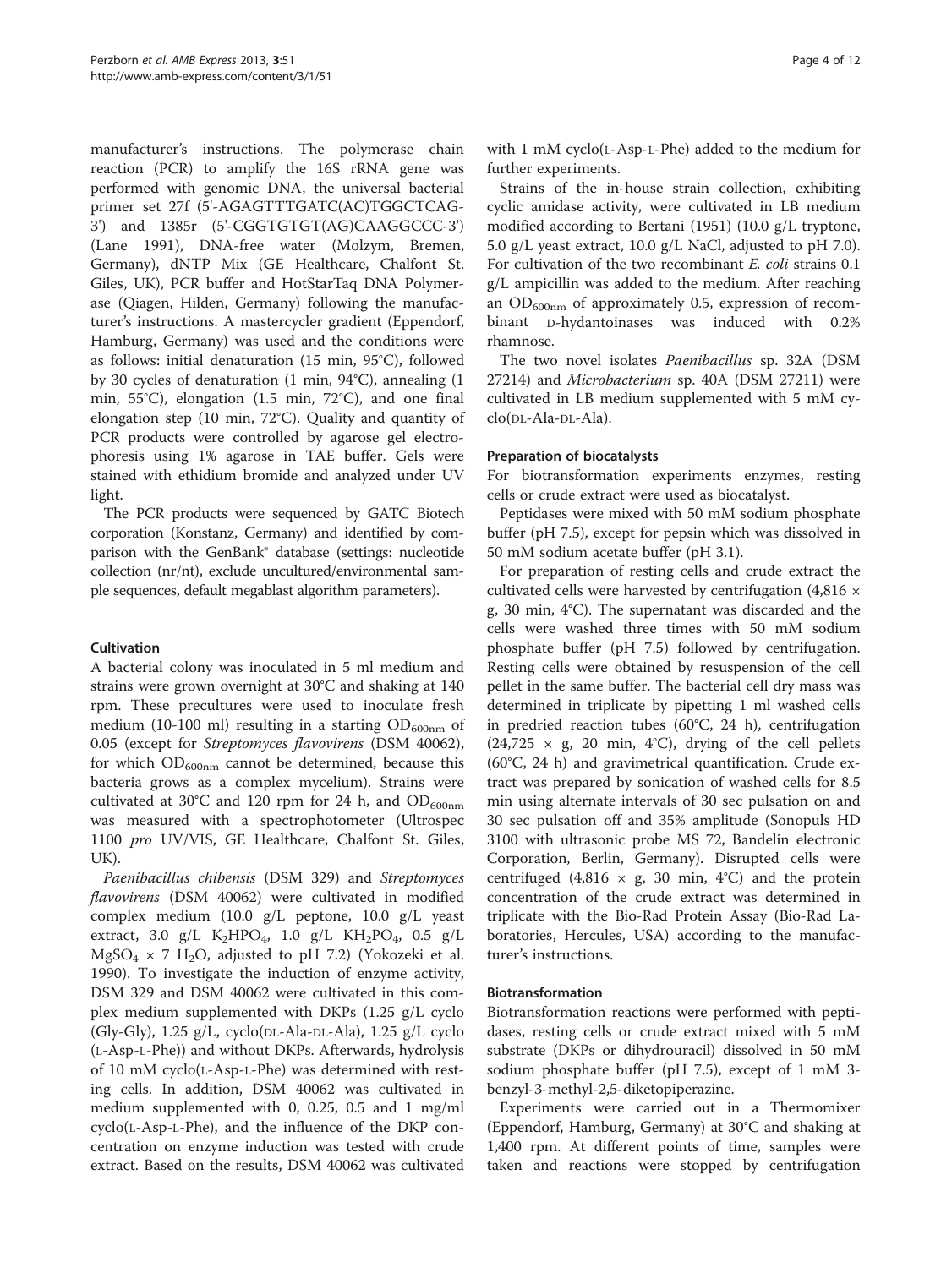$(24,725 \times g, 20 \text{ min}, 4^{\circ}\text{C})$  of resting cells and immobilized peptidases, or by heat treatment (1,000 rpm, 90°C, 10 min) followed by centrifugation (24,725  $\times$ g, 20 min, 4°C) of crude extract and enzymes. The supernatant was diluted 1:2 with 50 mM sodium phosphate buffer (pH 7.5) and analyzed by HPLC analysis.

For biotransformations with peptidases the following conditions were used: enzyme concentration of 5 g/L for trypsin, pepsin and papain, 20 g/L for ficin, bromelain and chymotrypsin, and 10 g/L for the immobilized enzymes (Immozyme™ protease Kit); reaction temperature was 37°C for trypsin, 30°C for pepsin and papain, 40°C for ficin, bromelain and chymotrypsin, and 25°C for the immobilized enzymes. All reactions were carried out at 1,000 rpm, the reaction time was between 24 and 67 h, and samples were taken at four points of time. Reactions with pepsin were carried out at pH 2.4 by adding 99% acetic acid, for HPLC analysis samples were adjusted to pH 6.0 with 10 M NaOH.

For each experiment a blank sample with 50 mM sodium phosphate buffer (pH 7.5) instead of peptidases, cells, or crude extract was prepared. Biotransformations with resting cells and crude extract were performed in triplicate.

## Analysis

Degradation of DKPs and dihydrouracil was analyzed by RP-HPLC with an Agilent 1200 system (Agilent Technologies, Santa Clara, USA) using a NUCLEODUR Sphinx RP® (4.6 mm ID  $\times$  250 mm, 5 µm particle size, Macherey-Nagel Corporation, Düren, Germany) connected with a  $C_{18}$  security guard column (3.0 mm ID  $\times$  4 mm, Phenomenex, Torrance, USA). The mobile phase consisted of varying ratios of MeOH and 20 mM sodium phosphate buffer (pH 5.5). Analysis of cyclo(Gly-Gly), cyclo(DL-Ala-DL-Ala), cyclo(L-Ala-L-Ala), cyclo(L-Asp-L-Phe), cyclo(Gly-L-Phe), cyclo(L-Asp-L-Asp), cyclo(L-Pro-L-Tyr), cyclo(L-Arg-L-Arg) was performed with validated methods under best separation conditions described by Perzborn et al. [\(2013](#page-10-0)). Analysis of cyclo(L-Lys-L-Lys), 1,3-dimethyl-2,5-diketopiperazine and dihydrouracil was performed using 10% MeOH and 90% 20 mM sodium phosphate buffer (pH 5.5) as mobile phase. (S)-3-benzyl-1,4-dimethyl-2,5-diketopiperazine and 3-benzyl-3 methyl-2,5-diketopiperazine were analyzed using 45% MeOH and 55% buffer. The flow rate was 0.7 mL/min and the column temperature was set at 20°C (for analysis with 10% MeOH) or at 30°C (for 45% MeOH). The detection wavelength was 210 nm and run time was 15 min for each sample.

## Results

#### Taxonomical identification of bacterial strains

The isolates K3, 32A and 40A were identified by amplification and sequencing of the 16S rRNA gene and subsequent

comparison with the GenBank® database (Table [1\)](#page-5-0). The 16S rRNA gene of isolate K3 (formerly published as unclassified Microbacteriaceae K3) (Dürr et al. [2006\)](#page-10-0) was sequenced for determination of the genus. This strain showed highest identity with strains belonging to the genus Leifsonia. The two novel strains 32A and 40A were isolated within this study and were classified by 16S rRNA gene sequencing. Isolate 32A had highest identities with strains of the genus Paenibacillus. 40A displayed highest identities with strains belonging to the genus Microbacterium. The 16S rRNA gene sequences were submitted to the EMBL Nucleotide Sequence Database, and the strains were deposited at the DSMZ. The strains and the 16S rDNA data are deposited under the DSM and EMBL accession numbers presented in Table [1](#page-5-0).

#### Biotransformations with peptidases

Due to the fact that some peptidases are described to cleave DKPs, 15 peptidases were studied for the hydrolysis of different DKPs. None of the tested enzymes was active against any of the substrates (Table [2](#page-5-0)).

### Biotransformations with Paenibacillus chibensis (DSM 329) and Streptomyces flavovirens (DSM 40062)

For Paenibacillus chibensis (DSM 329) and Streptomyces flavovirens (DSM 40062) the substrate specificity was investigated with 11 DKPs. The reported hydrolysis of cyclo(L-Asp-L-Phe) (Yokozeki et al. [1990](#page-11-0)) was shown with crude extract (Figure [2A](#page-6-0), B) and resting cells (Figure [2C](#page-6-0), D). Moreover, activity towards cyclo(L-Asp-L-Asp) was measured with crude extract and resting cells of DSM 329 (Figure [2](#page-6-0)A, C). All other tested DKPs were not cleaved by both strains.

In addition, the induction of enzyme activity was examined after cultivation with cyclo(Gly-Gly), cyclo(DL-Ala-DL-Ala) and cyclo(L-Asp-L-Phe) (Figure [3A](#page-7-0), B).

No difference in the hydrolysis rate of the substrate cyclo(L-Asp-L-Phe) was detected for DSM 329 (Figure [3](#page-7-0)A). In contrast, for DSM 40062 an enhanced activity towards cyclo(L-Asp-L-Phe) was determined after induction with DKPs during the cultivation (Figure [3](#page-7-0)B). The enzyme activity increased with raising inductor concentrations  $(0.25 \text{ till } 1 \text{ g/L cycle}$  (L-Asp-L-Phe)), but the enzyme was also active towards this DKP without induction (Figure [3C](#page-7-0)).

## Biotransformations with strains exhibiting cyclic amidase activity

34 strains hydrolyzing cyclic amides (e.g., hydantoin or dihydrouracil) of the in-house strain collection were tested for hydrolysis of cyclo (Gly-Gly), cyclo (DL-Ala-DL-Ala), cyclo (L-Asp-L-Phe), cyclo (Gly-L-Phe), cyclo (L-Asp-L-Asp), cyclo (L-Pro-L-Tyr), (S)-3-benzyl-1,4-dimethyl-2,5-diketopiperazine, 3-benzyl-3-methyl-2,5-diketopiperazine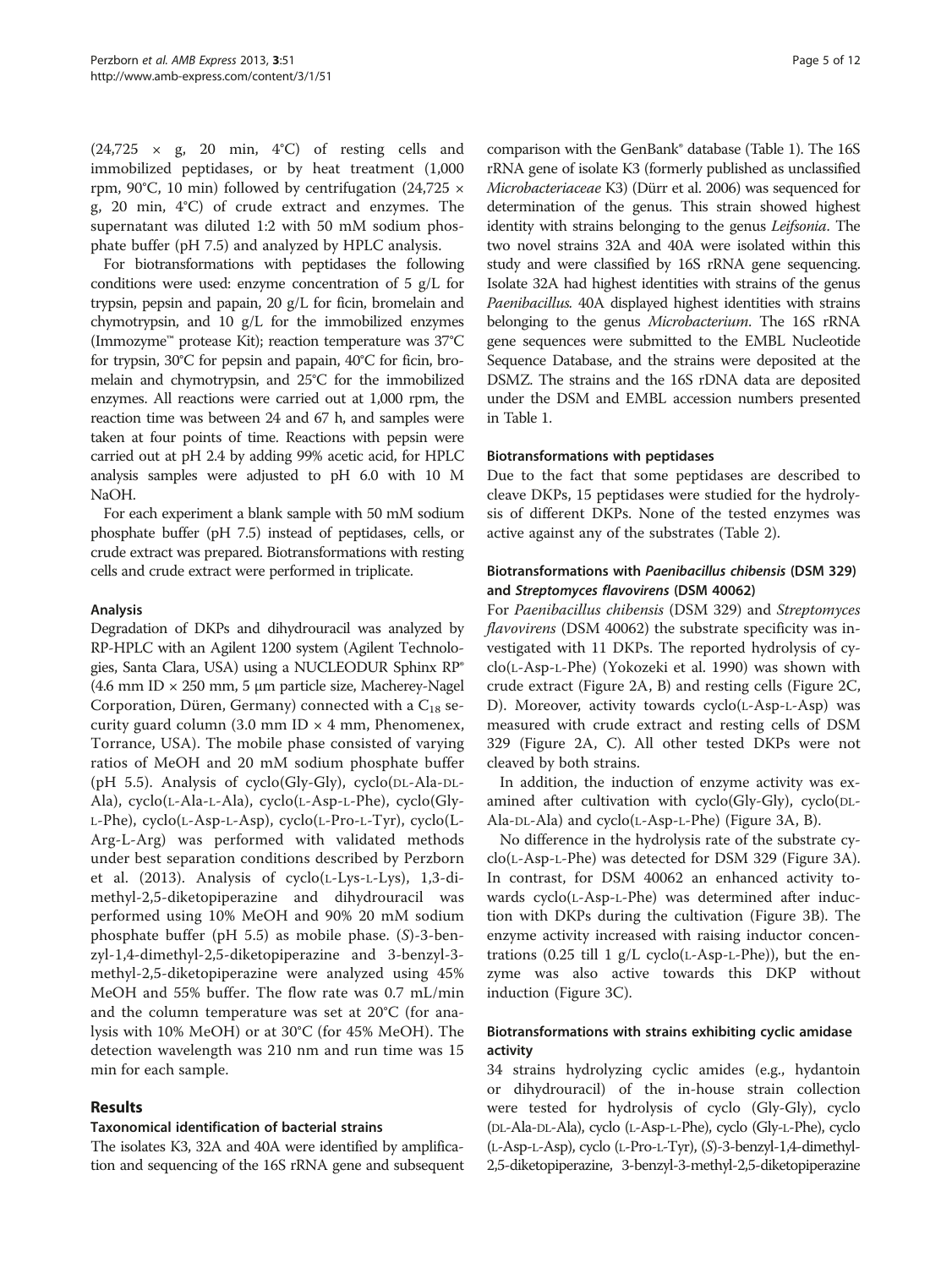<span id="page-5-0"></span>Table 1 Results of 16S rRNA gene sequencing

DSMZ: German Collection of Microorganisms and Cell Cultures, EMBL accession number: accession number for the 16S rDNA sequence data at the EMBL nucleotide sequence archive, number in brackets: GenBank® accession number, bp: sequence length in base pairs.

and 1,3-dimethyl-2,5-diketopiperazine. Dihydrouracil was used as positive control and was cleaved by all 34 strains. Moreover, three of these strains were identified for degradation of DKPs. Leifsonia sp. K3 (DSM 27212) and Bacillus sp. A16 (DSM 25052) showed activity towards cyclo(DL-Ala-DL-Ala) and cyclo(Gly-L-Phe) (Figure [4A](#page-8-0), B). Rhizobium sp. NA04-01 (DSM 24917) cleaved cyclo(L-Asp-L-Phe), cyclo(L-Asp-L-Asp) and cyclo(Gly-L-Phe) (Figure [4C](#page-8-0)). All other strains showed no significant activity towards the investigated DKPs.

Biotransformations with novel bacterial isolates

The bacterial strains Paenibacillus sp. 32A (DSM 27214) and Microbacterium sp. 40A (DSM 27211) were isolated and classified (Table 1). Both isolates were identified for degradation of cyclo(DL-Ala-DL-Ala) (Figure [5](#page-8-0)). However, only 75% of this racemic DKP was cleaved by these strains. As the meso compound cyclo(L-Ala-D-Ala) can be separated from the enantiomeric pair composed of cyclo(L-Ala-L-Ala) and cyclo(D-Ala-D-Ala) by HPLC (Perzborn et al. [2013](#page-10-0)), the enantioselective degradation of cyclo(DL-Ala-DL-Ala) by resting cells of DSM 27214

and DSM 27211 was investigated (Figure [5\)](#page-8-0). Both strains degraded 100% of cyclo(L-Ala-D-Ala) and only 50% of the enantiomeric pair cyclo(L-Ala-L-Ala) and cyclo(D-Ala-D-Ala). Besides the racemic cyclo(DL-Ala-DL-Ala), the enantiomer cyclo(L-Ala-L-Ala) was used as substrate and 100% degradation was detected. Therefore, it can be concluded that the two novel isolated bacteria are not able to cleave the enantiomer cyclo(D-Ala-D-Ala). Thus, with DSM 27214 and DSM 27211 the first enantioselective degradation of cyclo(DL-Ala-DL-Ala) was shown. DSM 27214 and DSM 27211 were not active towards the dihydropyrimidine dihydrouracil.

## **Discussion**

Due to the lack of consistent and detailed information about the degradation of DKPs, four approaches in order to identify and characterize novel biocatalysts for the cleavage of DKPs were pursued.

Stability of the peptide bond in DKPs towards peptidases The cleavage of the peptide bond in DKPs by various peptidases was studied. Therefore, peptidases described

for DKP hydrolysis, as well as non-studied peptidases

Table 2 Results of biotransformation experiments with peptidases and DKPs

| Peptidase    | Cyclo<br>(Gly-<br>Gly) | Cyclo<br>(DL-Ala-<br>DL-Ala) | Cyclo<br>(L-Asp-<br>$L-Phe$ | Cyclo<br>(Gly-L-<br>Phe) | Cyclo<br>(L-Asp-<br>L-Asp) | Cyclo<br>(L-Pro-<br>L-Tyr) | Cyclo<br>(L-Arg-<br>L-Arg) | Cyclo<br>(L-Lys-<br>L-Lys) | (S)-3-Benzyl-1,4-<br>dimethyl-2,5-<br>diketopiperazine | 3-Benzyl-3-<br>methyl-2,5-<br>diketopiperazine | 1,3-Dimethyl-<br>$2,5-$<br>diketopiperazine |
|--------------|------------------------|------------------------------|-----------------------------|--------------------------|----------------------------|----------------------------|----------------------------|----------------------------|--------------------------------------------------------|------------------------------------------------|---------------------------------------------|
| Trypsin      |                        |                              |                             |                          |                            |                            |                            |                            |                                                        | $\overline{a}$                                 | $\overline{\phantom{a}}$                    |
| Pepsin       |                        |                              |                             |                          |                            |                            | $\overline{\phantom{a}}$   | n.t.                       | $\overline{\phantom{a}}$                               | $\overline{\phantom{a}}$                       |                                             |
| Papain       |                        |                              |                             |                          |                            |                            | L.                         | $\overline{\phantom{a}}$   |                                                        |                                                |                                             |
| Ficin        | $\overline{a}$         |                              | $\overline{\phantom{a}}$    | n.t.                     | n.t.                       | n.t.                       | n.t.                       | n.t.                       | n.t.                                                   | n.t.                                           | n.t.                                        |
| Bromelain    |                        |                              | $\overline{\phantom{a}}$    | n.t.                     | n.t.                       | n.t.                       | n.t.                       | n.t.                       | n.t.                                                   | n.t.                                           | n.t.                                        |
| Chymotrypsin | $\overline{a}$         |                              | $\overline{\phantom{a}}$    | n.t.                     | n.t.                       | n.t.                       | n.t.                       | n.t.                       | n.t.                                                   | n.t.                                           | n.t.                                        |
| Alcalase     |                        |                              | $\overline{\phantom{a}}$    | n.t.                     | $\overline{\phantom{a}}$   | n.t.                       | $\overline{\phantom{a}}$   | $\overline{a}$             | n.t.                                                   | n.t.                                           | n.t.                                        |
| Savinase     | ۰                      |                              | $\overline{\phantom{a}}$    | n.t.                     | $\overline{\phantom{a}}$   | n.t.                       | ٠                          | $\overline{\phantom{a}}$   | n.t.                                                   | n.t.                                           | n.t.                                        |
| Everlase     | $\overline{a}$         |                              | $\overline{\phantom{a}}$    | n.t.                     | $\overline{\phantom{a}}$   | n.t.                       | $\overline{\phantom{a}}$   | $\overline{\phantom{0}}$   | n.t.                                                   | n.t.                                           | n.t.                                        |
| Esperase     |                        |                              | $\overline{\phantom{a}}$    | n.t.                     | $\overline{\phantom{a}}$   | n.t.                       |                            | ÷,                         | n.t.                                                   | n.t.                                           | n.t.                                        |
| Protex 6L    |                        |                              | $\overline{\phantom{a}}$    | n.t.                     | $\overline{\phantom{a}}$   | n.t.                       | i.                         |                            | n.t.                                                   | n.t.                                           | n.t.                                        |
| Protex 30L   |                        |                              | $\overline{\phantom{a}}$    | n.t.                     | $\overline{\phantom{a}}$   | n.t.                       | ÷                          | $\overline{a}$             | n.t.                                                   | n.t.                                           | n.t.                                        |
| Protex 40L   |                        |                              | $\overline{\phantom{a}}$    | n.t.                     | $\overline{\phantom{a}}$   | n.t.                       |                            |                            | n.t.                                                   | n.t.                                           | n.t.                                        |
| Protex 51FP  |                        |                              | $\overline{\phantom{a}}$    | n.t.                     | $\overline{\phantom{a}}$   | n.t.                       | ÷                          |                            | n.t.                                                   | n.t.                                           | n.t.                                        |
| Protex 89L   |                        |                              |                             | n.t.                     | $\overline{\phantom{0}}$   | n.t.                       | $\overline{\phantom{0}}$   |                            | n.t.                                                   | n.t.                                           | n.t.                                        |

"-" no hydrolysis, n.t. not tested.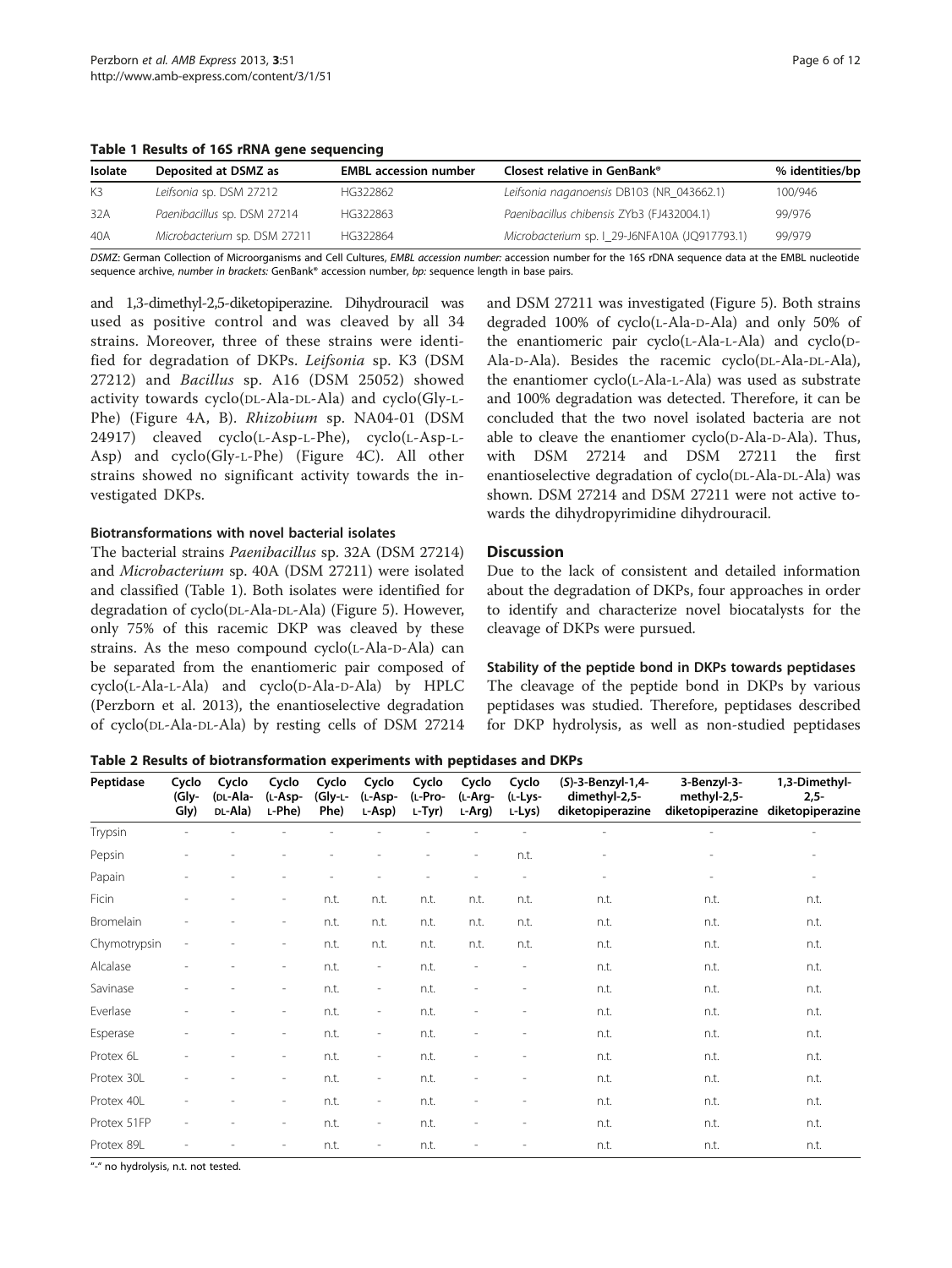<span id="page-6-0"></span>

and DKPs were investigated. The reported stability of cyclo(Gly-Gly) towards trypsin, pepsin (Waldschmidt-Leitz and Schäffner [1925](#page-11-0)), (Ishiyama [1933](#page-10-0)) and papain (Waldschmidt-Leitz and Schäffner [1925](#page-11-0)), and of cyclo (Asp-Asp) towards pepsin (Matsui [1933](#page-10-0)), (Ishiyama [1933](#page-10-0)) was confirmed. In contrast, the described hydrolysis of cyclo(Asp-Asp) by trypsin (Matsui [1933](#page-10-0)), (Ishiyama [1933\)](#page-10-0), (Shibata and Tazawa [1936\)](#page-11-0) and papain (Shibata and Tazawa [1936](#page-11-0)), and of cyclo(Arg-Arg) by pepsin (Shibata and Tazawa [1936](#page-11-0)) could not be confirmed. The divergence in activity could be reasoned by different enzyme preparations and used analytical methods. The enzyme purity was probably not as good as in the preparation used in this study, e.g., the trypsin used by Shibata and Tazawa [\(1936\)](#page-11-0) was only enriched by adsorption on aluminium hydroxide according to Waldschmidt-Leitz and Schäffner [\(1925\)](#page-11-0). Thus, the measured activities may result from unknown enzymes and not from the named peptidases. Matsui [\(1933\)](#page-10-0), Ishiyama ([1933](#page-10-0)) and Shibata and Tazawa [\(1936\)](#page-11-0) analyzed the DKP hydrolysis by detection of changes in the pH-value caused by the released carboxyl group. Additionally, Shibata and Tazawa ([1936](#page-11-0)) detected the formation of free amino groups according to Van Slyke ([1911\)](#page-11-0). These methods are not as specific and exact as the validated HPLC methods used in this study to measure decreasing substrate concentration. In addition, there may be specific reasons, such as the use of different enantiomers. Shibata and Tazawa ([1936](#page-11-0)) described the hydrolysis of cyclo(D-Arg-D-Arg). In contrast, in this study the hydrolysis of the corresponding L-enantiomer was examined.

Investigations with further peptidases, e.g., bromelain, ficin and various subtilisins, and additional DKPs, e.g., cyclo(DL-Ala-DL-Ala), cyclo(L-Asp-L-Phe) and cyclo(L-Pro-L-Tyr) did not result in positive reactions. No cleavage of the peptide bond in DKPs could be detected by using 15 peptidases and eleven DKPs. This indicates extraordinary peptidase stability of the peptide bond in cyclic dipeptides. This may be an advantage for the use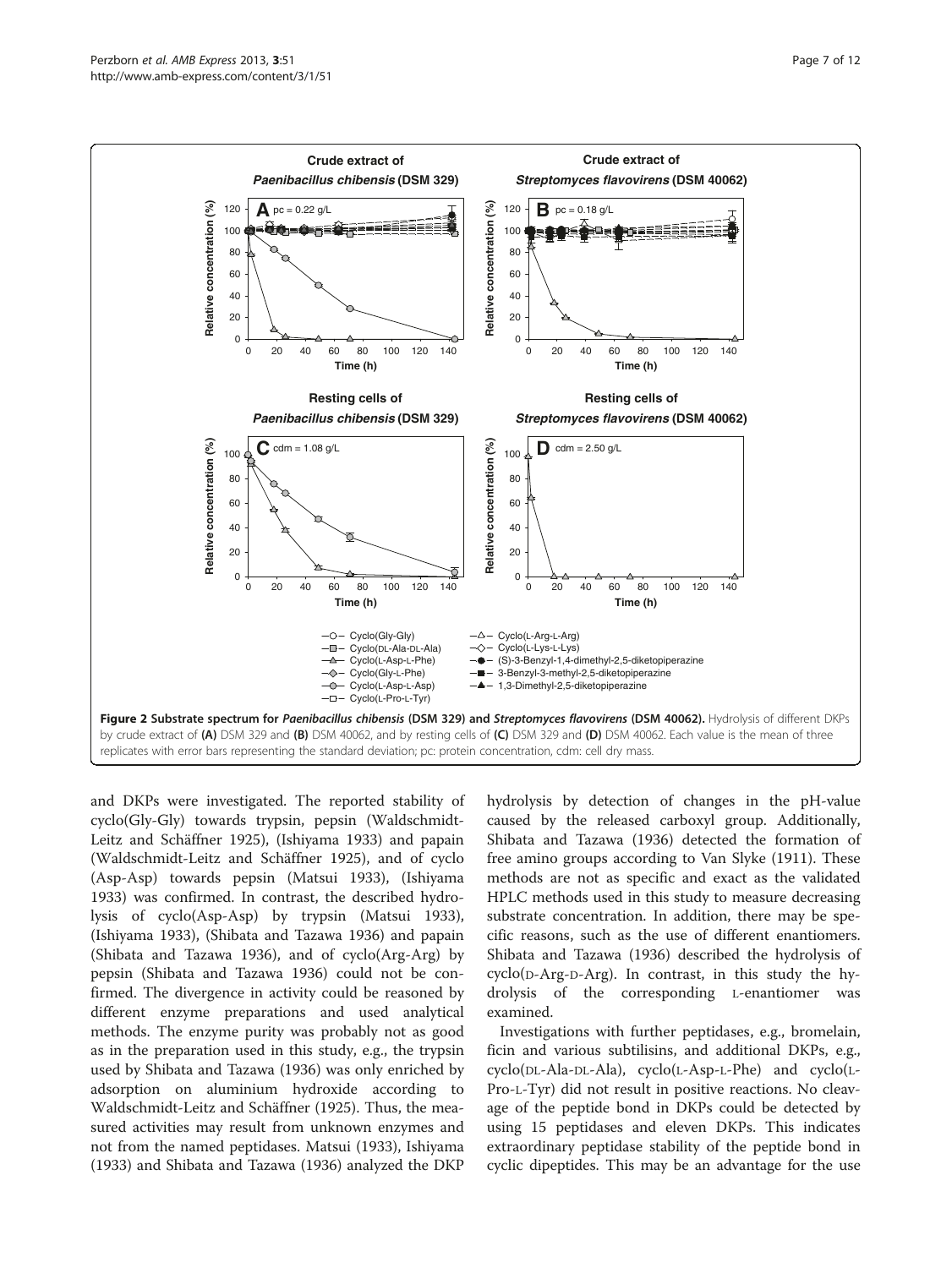<span id="page-7-0"></span>

of DKPs as peptide drugs in some indications, such as cancer or infectious diseases. It was shown that cyclo (His-Phe) reduced the viability of cervical cancer cells (McCleland et al. [2004\)](#page-10-0). The DKP bicyclomycin inhibited the growth of various gram-negative bacteria (Miyamura et al. [1972\)](#page-10-0).

## Substrate specificity and enzyme induction with Paenibacillus chibensis (DSM 329) and Streptomyces flavovirens (DSM 40062)

In our studies we could confirm the reported hydrolysis of cyclo(L-Asp-L-Phe) by Paenibacillus chibensis (DSM 329) and Streptomyces flavovirens (DSM 40062) (Yokozeki et al. [1990](#page-11-0)). Moreover, DSM 329 was active against cyclo(L-Asp-L-Asp), but no degradation of nine other tested DKPs was measured. DSM 40062 showed no activity towards any of the ten investigated DKPs. These results indicate high substrate specificity for the enzymes of both strains. High substrate specificity is also reported for the cyclo(Gly-Gly) hydrolase of Bacillus sp. No. 106, which was active towards one of 32 tested DKPs (Muro et al. [1985](#page-10-0)). In contrast, a relatively wide substrate spectrum was shown for Arthrobacter sp. 1-3-1 and coryneform rod bacterium T-1-3-Y with activity towards 12 DKPs (Kanzaki et al. [1997\)](#page-10-0).

The cleavage of two DKPs with an aspartyl residue (cyclo(L-Asp-L-Phe), cyclo(L-Asp-L-Asp)) by DSM 329 was

demonstrated, showing a preference for DKPs with this residue. Another substrate with a phenylalanine residue (cyclo(L-Gly-L-Phe)) was not attacked, indicating that rather the acidic residue of cyclo(L-Asp-L-Phe) is responsible for enzyme activity than the aromatic residue. It is important to note that the activities were detected using resting cells and crude extracts. Thus, further investigations are needed to clarify, if both DKPs are cleaved by the same or by two distinct enzymes.

For both strains the induction of enzyme activity by DKPs was investigated. After cultivation with and without DKPs, no difference in enzyme activity was measured for DSM 329. In contrast, the degradation of cyclo(L-Asp-L-Phe) by DSM 40062 was shown to be inducible by this DKP during cultivation. The activity increased with raising inductor concentration, but the enzyme was also active without previous induction. Kanzaki et al. ([1997](#page-10-0)) observed comparable results for Arthrobacter sp. 1-3-1 and coryneform rod bacterium T-1-3-Y. With these strains the DKP hydrolyzing activity was also induced in presence of DKPs in the cultivation medium.

## Degradation of DKPs with strains hydrolyzing other cyclic amides (hydantoins and dihydropyrimidines)

Strains with known cyclic amidase activity, cleaving hydantoins and dihydropyrimidines (Dürr et al. [2006](#page-10-0),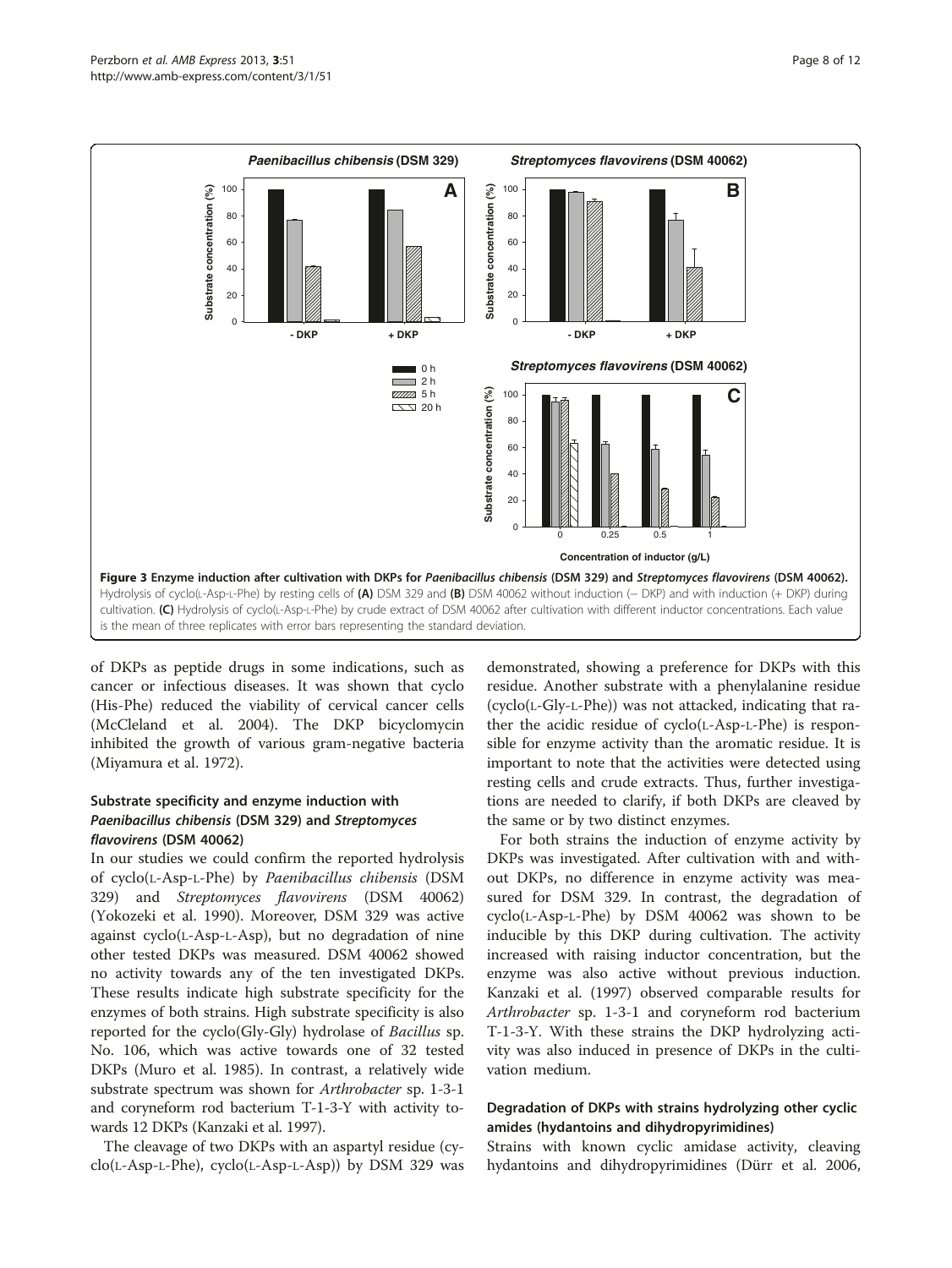<span id="page-8-0"></span>

[2008](#page-10-0); Engel et al. [2012](#page-10-0)) were examined regarding the degradation of the structurally similar DKPs (see Figure [1\)](#page-2-0). The cleavage of the dihydropyrimidine dihydrouracil, used as positive control, could be shown for all 34 tested strains. For Rhizobium sp. NA04-01 (DSM 24917) and for two E. coli strains with recombinant hydantoinases of Ochrobactrum sp. G21 (with

pJOE5702.1) and of Delftia sp. I24 (with pJOE5704.1) cleavage of dihydrouracil was shown for the first time.

Furthermore, three of the tested bacteria were newly identified for the degradation of DKPs. Leifsonia sp. K3 (DSM 27212) (formerly unclassified Microbacteriaceae) described for the hydrolysis of 5-benzylhydantoin and dihydrouracil (Dürr et al. [2006\)](#page-10-0) was active towards cyclo

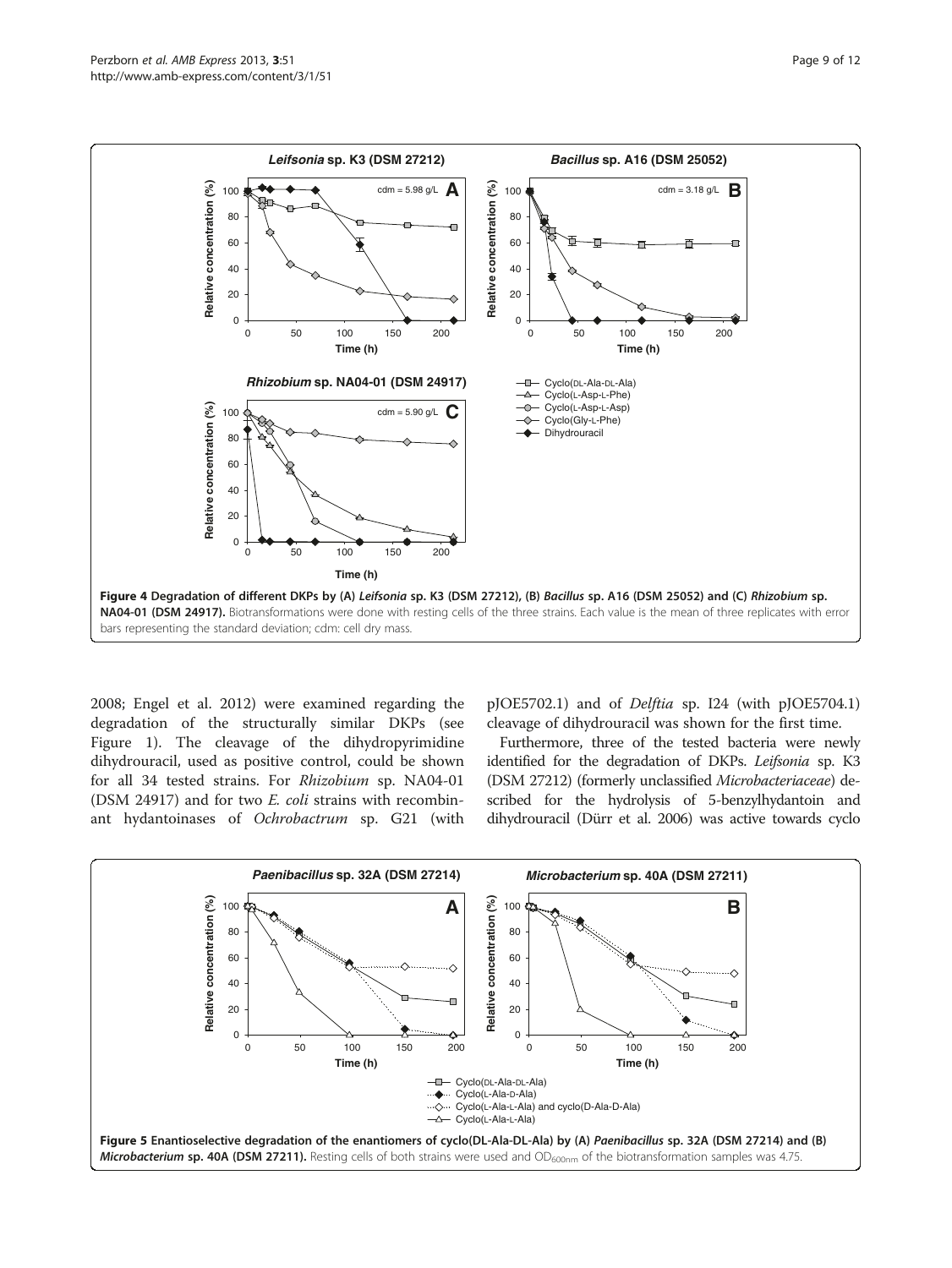(DL-Ala-DL-Ala) and cyclo(Gly-L-Phe). Thus, two substrates with benzyl substituent, 5-benzylhydantoin and cyclo(Gly-L-Phe), are degraded. Cleavage of cyclo(DL-Ala-DL-Ala) and cyclo(Gly-L-Phe) was detected with Bacillus sp. A16 (DSM 25052). A wide substrate spectrum with activity towards hydantoin, 5-tert-butylhydantoin, 5-(3-indolylmethyl)-hydantoin (Dürr [2007](#page-10-0)), 5-benzylhydantoin, dihydrouracil (Dürr et al. [2006\)](#page-10-0), 6-phenyldihydrouracil and p-chloro-6 phenyldihydrouracil (Engel et al. [2012](#page-10-0)) was reported for this strain. Rhizobium sp. NA04-01 (DSM 24917) degraded cyclo(L-Asp-L-Phe), cyclo(L-Asp-L-Asp) and cyclo(Gly-L-Phe). The substrate spectrum indicates a preference for DKPs with either phenylalanine or aspartic acid. This strain is known for the hydrolysis of 6-phenyldihydrouracil and pchloro-6-phenyldihydrouracil (Engel et al. [2012](#page-10-0)). In general, DSM 27212 and DSM 25052 are able to hydrolyze at least one hydantoin, one dihydropyrimidine and two DKPs. DSM 24917 cleaves three dihydropyrimidines and three DKPs; activity towards hydantoins has not been investigated, yet. To our knowledge, these three bacteria are the first strains identified for the degradation of DKPs and dihydropyrimidines. Former studies reported hydrolysis of cyclo(Gly-Gly), but no activity towards the dihydropyrimidine dihydrouracil with the cyclo(Gly-Gly) hydrolases of Bacillus sp. No. 106 was detected (Muro et al. [1985\)](#page-10-0).

The cleavage of hydantoins, dihydropyrimidines and DKPs were examined with resting cells. Hence, it remains unclear if the same enzymes are responsible for the degradation of these different molecules. Two E. coli strains with recombinant D-hydantoinases were tested for DKP hydrolysis to discuss this question. The recombinant enzymes of Ochrobactrum sp. G21 and Delftia sp. I24 are known for the hydrolysis of 5-benzylhydantoin, 5-(3-indolylmethyl)-hydantoin (Dürr et al. [2008](#page-10-0)), 6 phenyldihydrouracil and p-chloro-6-phenyldihydrouracil (Engel et al. [2012](#page-10-0)). We identified hydrolysis of the dihydropyrimidine dihydrouracil for both recombinant enzymes, but no activity towards one of the nine tested DKPs could be detected. Thus, it needs further investigations to clarify, if this enzyme class is able to degrade DKPs.

## Identification of novel isolates with enantioselective DKP cleavage activity

Two novel isolates were identified for the degradation of cyclo(DL-Ala-DL-Ala). These strains were classified as Paenibacillus sp. 32A (DSM 27214) and Microbacterium sp. 40A (DSM 27211) by 16S rRNA gene sequence analysis and alignment. The enantioselectivity towards this racemic substrate was investigated for both strains: the enantiomers cyclo(L-Ala-L-Ala) and cyclo(L-Ala-D-Ala) were completely degraded, whereas no cleavage of cyclo (D-Ala-D-Ala) was detected. Thus, enantioselectivity

towards substrates containing at least one L-Ala was identified. Enantioselective DKP hydrolysis was studied by Kanzaki et al. [\(1997, 2000\)](#page-10-0) for Arthrobacter sp. 1-3-1, coryneform rod bacterium T-1-3-Y and Agrobacterium radiobacter NM 5-3: Arthrobacter sp. 1-3-1 preferred cyclo(Gly-L-Ala) to cyclo(Gly-D-Ala), coryneform rod bacterium T-1-3-Y was more active towards cyclo(Gly-L-Leu) than towards the corresponding D-enantiomer, and Agrobacterium radiobacter NM 5-3 showed no significant preference for one of the enantiomers of cyclo(Gly-DL-Ala) or cyclo(Gly-DL-Leu) (Kanzaki et al. [2000\)](#page-10-0). None of these strains was strictly enantioselective towards any DKP. Thus, with the novel isolates *Paenibacillus* sp. 32A (DSM 27214) and Microbacterium sp. 40A (DSM 27211) the first enantioselective degradation of a racemic DKP could be demonstrated. Therefore, these two bacteria may be of particular interest for further investigations concerning the characterization of DKP degrading enzymes. Moreover, both strains could be used for industrial applications, e.g., production of enantiopure DKPs or dipeptides.

Furthermore, these two strains were tested for the hydrolysis of dihydrouracil in comparison to the strains of the in-house strain collection. However, DSM 27214 and DSM 27211 were not active towards dihydrouracil, indicating that the detected DKP cleavage probably does not rely on dihydropyrimidinases.

## General aspects of DKP degradation

Altogether, five bacteria were newly identified for degradation of four DKPs. None of the investigated peptidases showed activity towards DKPs. Thus, it remains unclear which enzymes are responsible for the hydrolysis of DKPs. Muro et al. ([1985](#page-10-0)) concluded, that the cyclo (Gly-Gly) hydrolase of Bacillus sp. No. 106 is a novel enzyme which is different in substrate specificity compared to peptidases, because no hydrolysis of milk casein, hemoglobin, Gly-Gly, barbital, barbituric acid and dihydrouracil could be detected.

Paenibacillus chibensis (DSM 329), Leifsonia sp. K3 (DSM 27212), Bacillus sp. A16 (DSM 25052) and Rhizobium sp. NA04-01 (DSM 24917) were able to cleave more than one DKP. It has to be investigated, if the same or distinct enzymes are responsible for degradation of the different substrates.

To the best of our knowledge, this is the first report describing DKP degradation with bacteria of the genera Microbacterium, Leifsonia and Rhizobium. Further strains of the genera *Bacillus* and *Paenibacillus* were identified in addition to the known DKP hydrolyzing strains Bacillus sp. No. 106 (Muro et al. [1985](#page-10-0)) and Paenibacillus chibensis (DSM 329) (Yokozeki et al. [1990](#page-11-0)).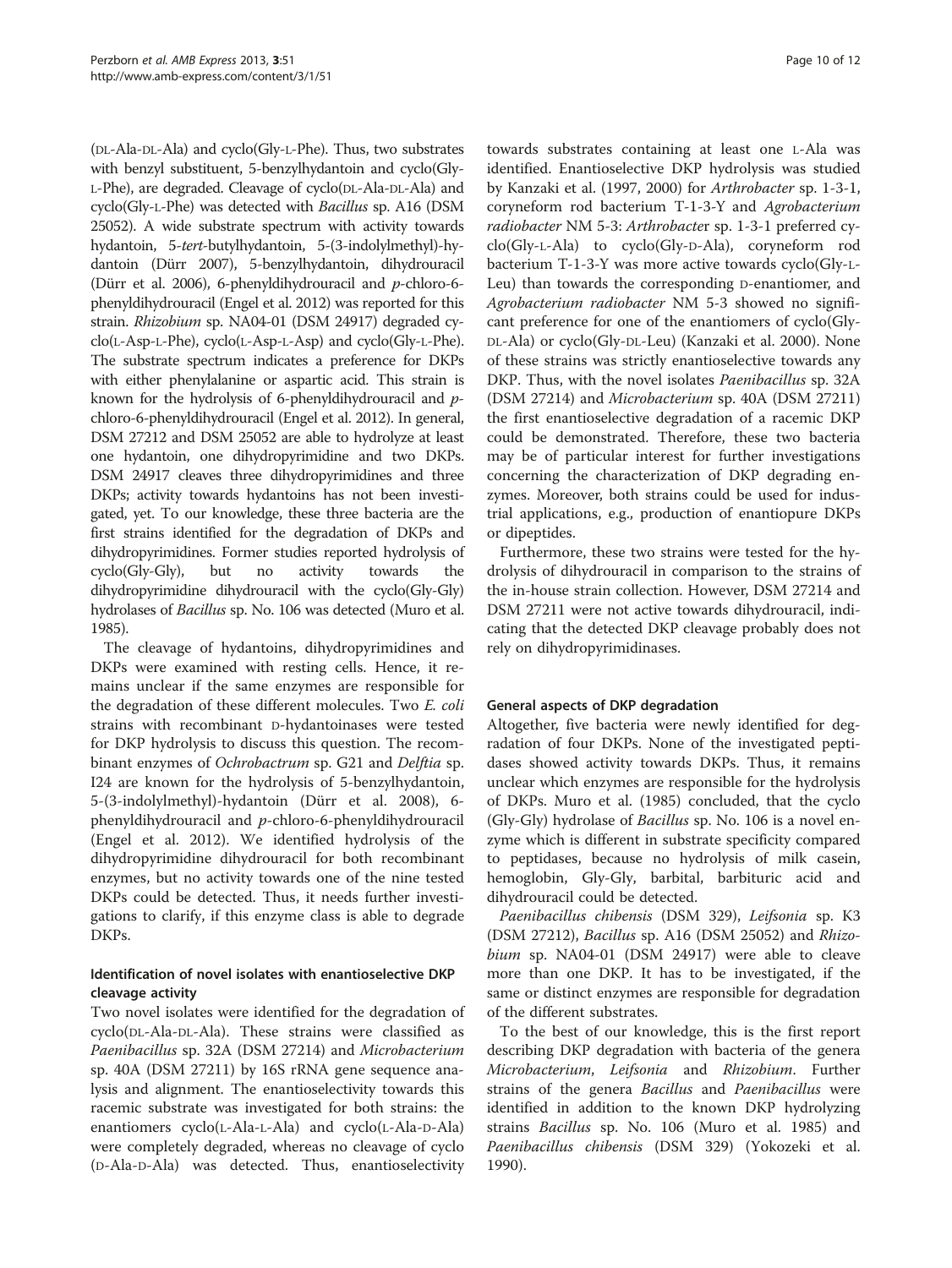<span id="page-10-0"></span>The cleavage of cyclo(L-Asp-L-Phe), cyclo(Gly-L-Phe), cyclo(DL-Ala-DL-Ala) and cyclo(L-Asp-L-Asp) was shown. Hydrolysis of cyclo(L-Asp-L-Phe) is described for eleven strains (Yokozeki et al. [1990](#page-11-0)), e.g., Paenibacillus chibensis (DSM 329) and Streptomyces flavovirens (DSM 40062) which were also investigated within this study. Hydrolysis of cyclo(Gly-L-Phe) is known for Arthrobacter sp. 1-3-1 und coryneform rod bacterium T-1-3-Y (Kanzaki et al. 1997), while degradation of cyclo(DL-Ala-DL-Ala) was discovered for the first time by identification of Leifsonia sp. K3 (DSM 27212), Bacillus sp. A16 (DSM 25052), Paenibacillus sp. 32A (DSM 27214) and Microbacterium sp. 40A (DSM 27211) as biocatalysts for this substrate. The first microbial hydrolysis of cyclo(L-Asp-L-Asp) was identified by using Paenibacillus chibensis (DSM 329) and Rhizobium sp. NA04-01 (DSM 24917). None of all the examined strains was able to degrade the widespread cyclo(L-Pro-L-Tyr), which is synthesized by bacteria like Pseudomonas aeruginosa (Holden et al. 1999) and Actinomyces sp. (Arunrattiyakorn et al. 2006), fungi e.g., Alternaria alternata (Stierle et al. [1988](#page-11-0)), and sponges, such as Jaspis digonoxea (Rudi et al. [1994](#page-11-0)). Furthermore, no strain could be identified for cleavage of the simplest DKP cyclo(Gly-Gly), alkaline DKPs cyclo(L-Arg-L-Arg), cyclo(L-Lys-L-Lys) and three DKPs containing non-proteinogenic amino acids (S)-3-benzyl-1,4-dimethyl-2,5-diketopiperazine, 3-benzyl-3-methyl-2,5 diketopiperazine and 1,3-dimethyl-2,5-diketopiperazine.

#### Competing interests

The authors declare that they have no competing interests.

#### Acknowledgments

The authors thank the "Fachagentur Nachwachsende Rohstoffe e.V. (FNR)" for the financial support of this work within the joint project: "PolyTe": Polymeric surfactants from renewable resources with optimized performance properties (22012708). Moreover we thank Taros Chemicals GmbH & Co. KG for providing us with DKPs.

#### Received: 13 June 2013 Accepted: 21 August 2013 Published: 30 August 2013

#### References

- Akabori S, Takase S (1936) Über die Spezifität von Proteinasen. Proc Imp Acad 12:242–244
- Altenbuchner J, Siemann-Herzberg M, Syldatk C (2001) Hydantoinases and related enzymes as biocatalysts for the synthesis of unnatural chiral amino acids. Curr Opin Biotech 12(6):559–563
- Arunrattiyakorn P, Nitoda T, Kanzaki H (2006) Enzymatic conversion-based method for screening cyclic dipeptide-producing microbes. Peptides 27(4):633–639. doi:10.1016/j.peptides.2005.08.017
- Bertani G (1951) Studies on lysogenesis I. The mode of phage liberation by lysogenic Escherichia coli. J Bacteriol 62(3):293–300
- Borthwick AD (2012) 2,5-Diketopiperazines: Synthesis, reactions, medicinal chemistry, and bioactive natural products. Chem Rev 112(7):3641–3716. doi:10.1021/cr200398y
- Chen MZ, Dewis ML, Kraut K, Merritt D, Reiber L, Trinnaman L, Da Costa NC (2009) 2,5-Diketopiperazines (cyclic dipeptides) in beef: Identification, synthesis, and sensory evaluation. J Food Sci 74(2):C100–C105. doi:10.1111/ j.1750-3841.2009.01062.x
- Du L, Yang XY, Zhu TJ, Wang FP, Xiao X, Park H, Gu QQ (2009) Diketopiperazine alkaloids from a deep ocean sediment derived fungus Penicillium sp. Chem Pharm Bull 57(8):873–876
- Dürr R (2007) Screening and description of novel hydantoinases from distinct environmental sources. Dissertation. Universität Karlsruhe Universitätsbibliothek. ISBN 9783866441736
- Dürr R, Neumann A, Vielhauer O, Altenbuchner J, Burton SG, Cowan DA, Syldatk C (2008) Genes responsible for hydantoin degradation of a halophilic Ochrobactrum sp. G21 and Delftia sp. I24 - New insight into relation of Dhydantoinases and dihydropyrimidinases. J Mol Catal B - Enzym 52–3:2–12. doi:10.1016/j.molcatb.2007.10.008
- Dürr R, Vielhauer O, Burton SG, Cowan DA, Puñal A, Brandão PFB, Bull AT, Syldatk C (2006) Distribution of hydantoinase activity in bacterial isolates from geographically distinct environmental sources. J Mol Catal B - Enzym 39(1–4):160–165. doi:10.1016/j.molcatb.2006.01.017
- Elkahoui S, Abdel Rahim H, Tabbene O, Shaaban M, Limam F, Laatsch H (2012) Cyclo-(His,Leu): A new microbial diketopiperazine from a terrestrial Bacillus subtilis strain B38. Nat Prod Res:1–9. doi:10.1080/14786419.2012.660635
- Engel U, Syldatk C, Rudat J (2012) Stereoselective hydrolysis of aryl-substituted dihydropyrimidines by hydantoinases. Appl Microbiol Biotechnol 94(5):1221–1231. doi:10.1007/s00253-011-3691-7
- Fdhila F, Vazquez V, Sanchez JL, Riguera R (2003) DD-Diketopiperazines: Antibiotics active against Vibrio anguillarum isolated from marine bacteria associated with Cultures of Pecten maximus. J Nat Prod 66(10):1299–1301
- Gautschi M, Schmid JP, Peppard TL, Ryan TP, Tuorto RM, Yang X (1997) Chemical characterization of diketopiperazines in beer. J Agr Food Chem 45(8):3183–3189. doi:10.1021/jf9700992
- Ginz M, Engelhardt UH (2000) Identification of proline-based diketopiperazines in roasted coffee. J Agr Food Chem 48(8):3528–3532. doi:10.1021/jf991256v
- Holden MTG, Chhabra SR, de Nys R, Stead P, Bainton NJ, Hill PJ, Manefield M, Kumar N, Labatte M, England D, Rice S, Givskov M, Salmond GPC, Stewart GSAB, Bycroft BW, Kjelleberg S, Williams P (1999) Quorum-sensing cross talk: Isolation and chemical characterization of cyclic dipeptides from Pseudomonas aeruginosa and other gram-negative bacteria. Mol Microbiol 33(6):1254–1266
- Ishiyama T (1933) Über fermentative Aufschließung des Diketopiperazinrings. J Biochem 17(2):285–297
- Itibakase M (1940) Über die fermentative Spaltbarkeit von Dioxopiperazinen. J Biochem 32(3):355–369
- Johnson JL, Jackson WG, Eble TE (1951) Isolation of L-leucyl-L-proline anhydride from microbiological fermentations. J Am Chem Soc 73(6):2947–2948
- Kanzaki H, Mizuta N, Nitoda T, Kawazu K (2000) Novel diketopiperazine metabolism in a microorganism: Two-step hydrolysis of cyclo(Gly-Leu) to amino acids and preliminary characterization of cyclo(Gly-Leu) hydrolase and dipeptidase. J Biosci Bioeng 89(6):602–605
- Kanzaki H, Oda S, Kobayashi A, Kawazu K (1997) Microbial hydrolysis of diketopiperazines: Different types of diketopiperazine-assimilating bacteria. J Ferment Bioeng 83(4):386–388
- Lamm A, Gozlan I, Rotstein A, Avisar D (2009) Detection of amoxicillin-diketopiperazine-2', 5' in wastewater samples. J Environ Sci Health A 44(14):1512–1517
- Lane D (1991) 16S/23S rRNA sequencing. In: Stackebrandt E, Goodfellow M (eds) Nucleic acid techniques in bacterial systematics. John Wiley & Sons, Chichester, pp 115–147
- Matsui J (1933) Konstitution der Polypeptide und proteolytische Fermente. J Biochem 17(2):163–169
- McCleland K, Milne PJ, Lucieto FR, Frost C, Brauns SC, Van De Venter M, Du Plessis J, Dyason K (2004) An investigation into the biological activity of the selected histidine-containing diketopiperazines cyclo(His-Phe) and cyclo(His-Tyr). J Pharm Pharmacol 56(9):1143–1153. doi:10.1211/0022357044139
- Miyamura S, Matsuki K, Take T, Tanaka H, Uchiyama T, Koizumi K, Ogasawar N, Ochiai H, Otsuka H, Niwayama S, Hoshino T, Abe K, Asao K (1972) Antibiotic No. 5879, a new water-soluble antibiotic against gram-negative bacteria. J Antibiot 25(10):610–612
- Muro T, Tominaga Y, Okada S (1985) Purification and some properties of cyclo (Gly-Gly) hydrolase from a strain of Bacillus sp. No.106. Agric Biol Chem 49 (6):1567–1572
- Pantaleone DP, Giegel DA, Schnell D (1998) Isolation, partial purification and characterization of a novel cyclic dipeptidase. In: Kieslich K, van der Beek CP, de Bont JAM, van den Tweel WJJ (eds) Studies in organic chemistry: New frontiers in screening for microbial biocatalysts, vol 53. Elsevier, Amsterdam, pp 201–210
- Perzborn M, Syldatk C, Rudat J (2013) Separation of cyclic dipeptides (diketopiperazines) from their corresponding linear dipeptides by RP-HPLC and method validation. Chromatogr Res Internatl 2013 Article ID 310269:8. doi:10.1155/2013/310269